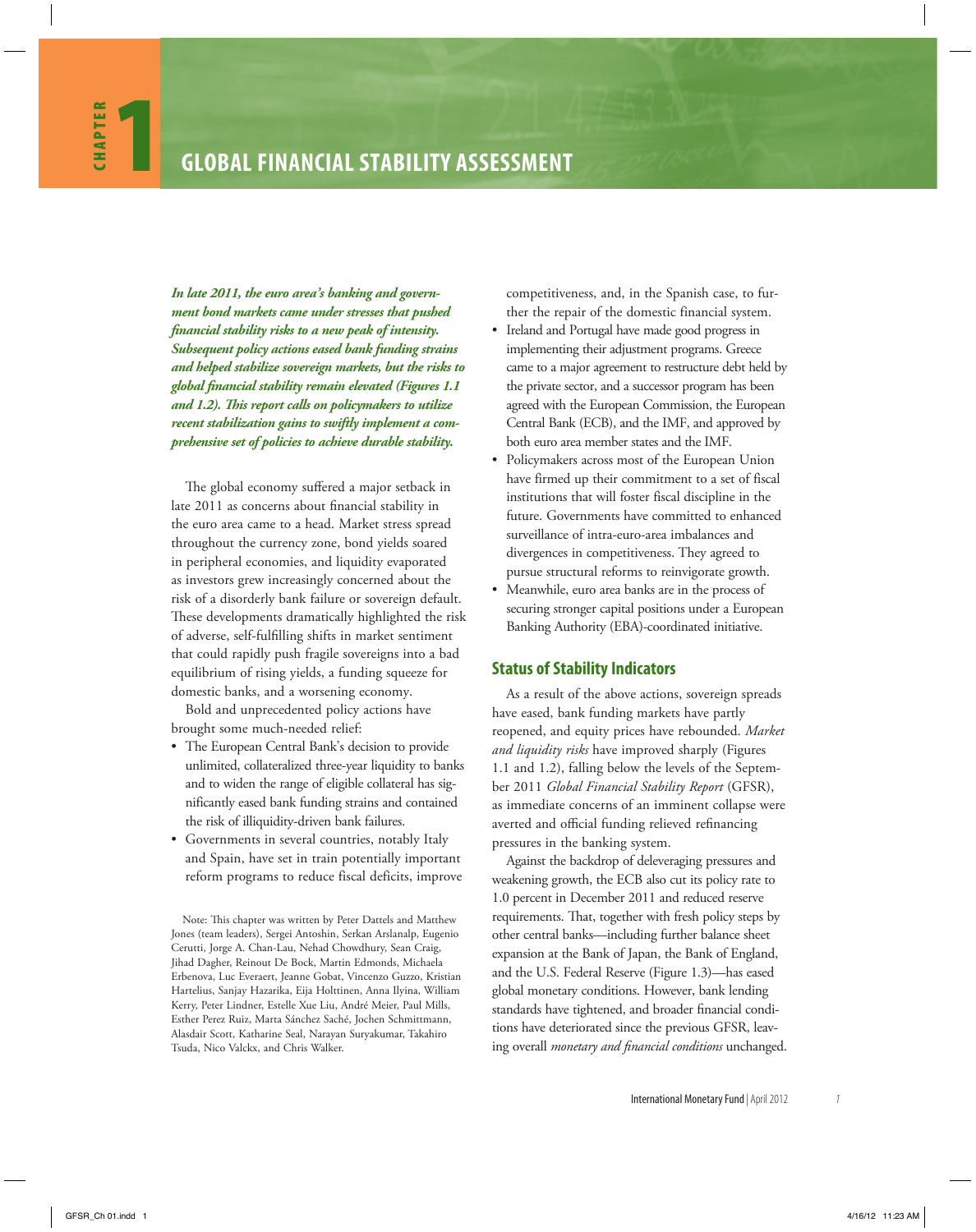

**Figure 1.1. Global Financial Stability Map**

Source: IMF staff estimates. Note: Away from center signifies higher risks, easier monetary and financial conditions, or higher risk appetite.

The additional liquidity has boosted *risk appetite*, and the price of risk assets has strengthened, reflecting both increased liquidity and declining perceptions of tail risk (Figure 1.4). Bank equities have recovered and default risk has declined sharply. Sovereign financing markets have shown signs of easing from the extremes reached in late 2011, and recent auctions have been mostly well subscribed, supported in part by the ECB's longer-term refinancing operations (LTROs) as banks in some countries appear to have increased holdings of government debt. Nevertheless, bond markets remain fragile and volatile, reflecting the erosion of traditional investor bases and large fiscal financing needs. These issues are explored in Chapter 2.

As a result of the strong policy actions outlined above, *credit risks* have retreated from high levels. However, pressures on European banks remain elevated. Banks are coping with sovereign risks, weak economic growth, high rollover requirements, and the need to strengthen capital cushions to regain investor confidence. Together, these pressures have induced a broad-based drive to reduce the size of bank balance

sheets. Although some deleveraging is both inevitable and desirable, its precise impact depends on the nature, pace, and scale of asset shedding. The EBA explicitly discouraged banks from shedding assets to meet the 9 percent capital target, by requiring that banks cover the shortfall mainly through capital measures. Asset sales would be recognized toward achievement of the EBA target only if they do not lead to a reduced flow of lending to the economy. So far, deleveraging has occurred predominantly through buttressing capital positions and reducing noncore activities, leaving the impact on the rest of the world manageable. It is essential to continue to avoid a synchronized, large-scale, and aggressive trimming of balance sheets that could do serious damage to asset prices, credit supply, and economic activity in Europe and beyond. See Chapter 2 for a detailed analysis of deleveraging and its economic impact.

Reflecting these strains, the World Economic Outlook (WEO) baseline has been revised downward since September 2011, largely because the euro area economy is now expected to suffer a mild recession in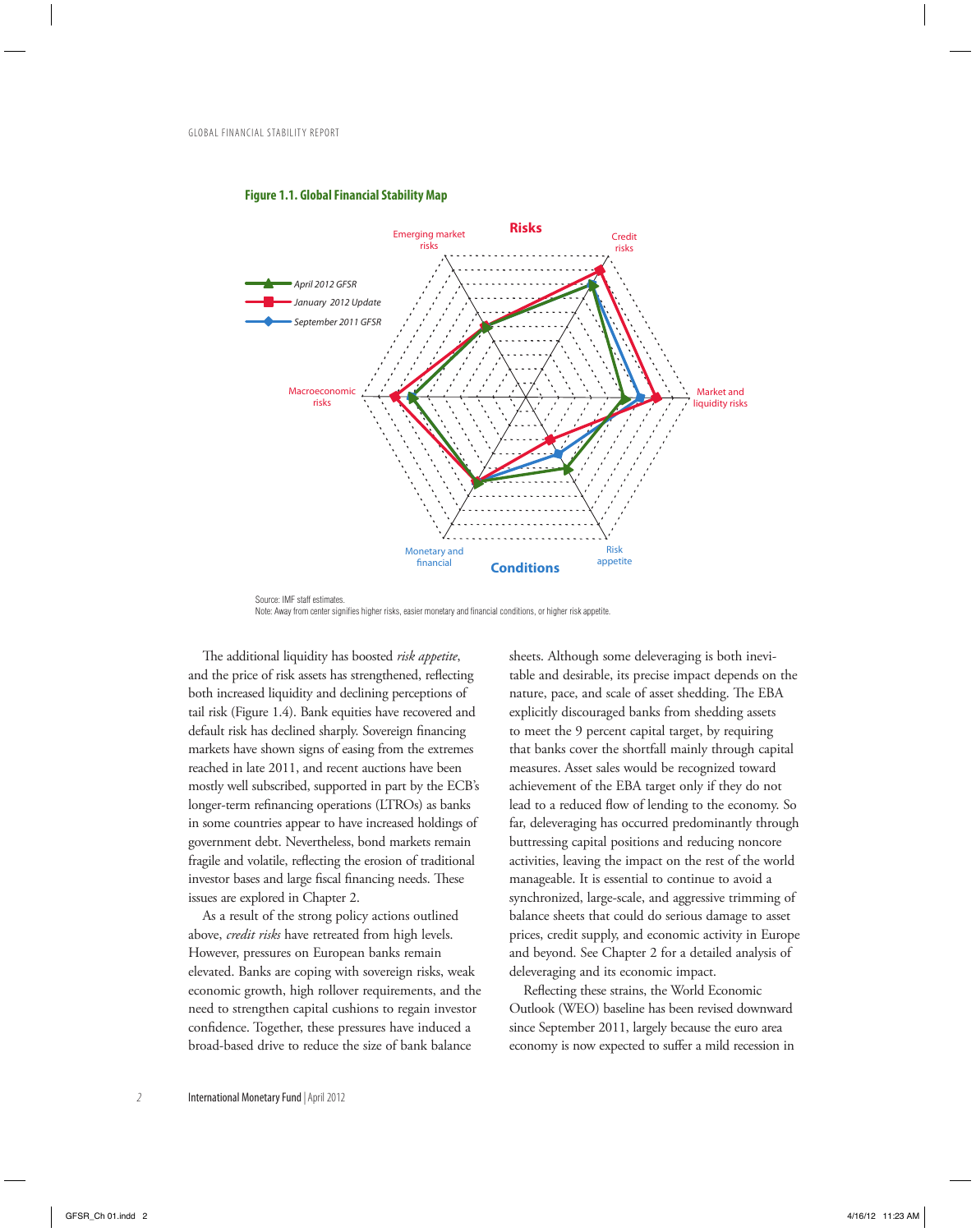# **Figure 1.2. Global Financial Stability Map: Assessment of Risks and Conditions**

(In notch changes since the September 2011 GFSR)

**Macroeconomic risks** remained unchanged, as prospects are gradually improving after the global economy suffered a major setback in late 2011.



Despite an easier monetary stance, financial and bank lending conditions tightened, leaving **monetary and 
nancial conditions**unchanged.



… which, in turn, boosted**risk appetite.**

**Market and liquidity risks**improved after the ECB alleviated funding and market stress by providing three-year liquidity to banks…



The banking sector showed a slight improvement thanks to policy efforts, but **credit risks** were unchanged overall at high levels.



**Emerging market risks** remained contained, as inflation moderated and corporate spreads declined, despite an increase in sovereign downgrades.



Source: IMF staff estimates.

Note: Changes in risks and conditions are based on a range of indicators, complemented with IMF staff judgment; see Annex 1.1. in the April 2010 GFSR and Dattels and others (2010) for a description of the methodology underlying the Global Financial Stability Map. Numbers in parentheses denote the number of individual indicators within each subcategory of risks and conditions. The "overall" notch change in each panel is the simple average of notch changes in individual indicators in that panel. In the monetary and financial conditions panel, a positive value for lending conditions represents a slower pace of tightening or faster easing, and  $QE =$  quantitative easing.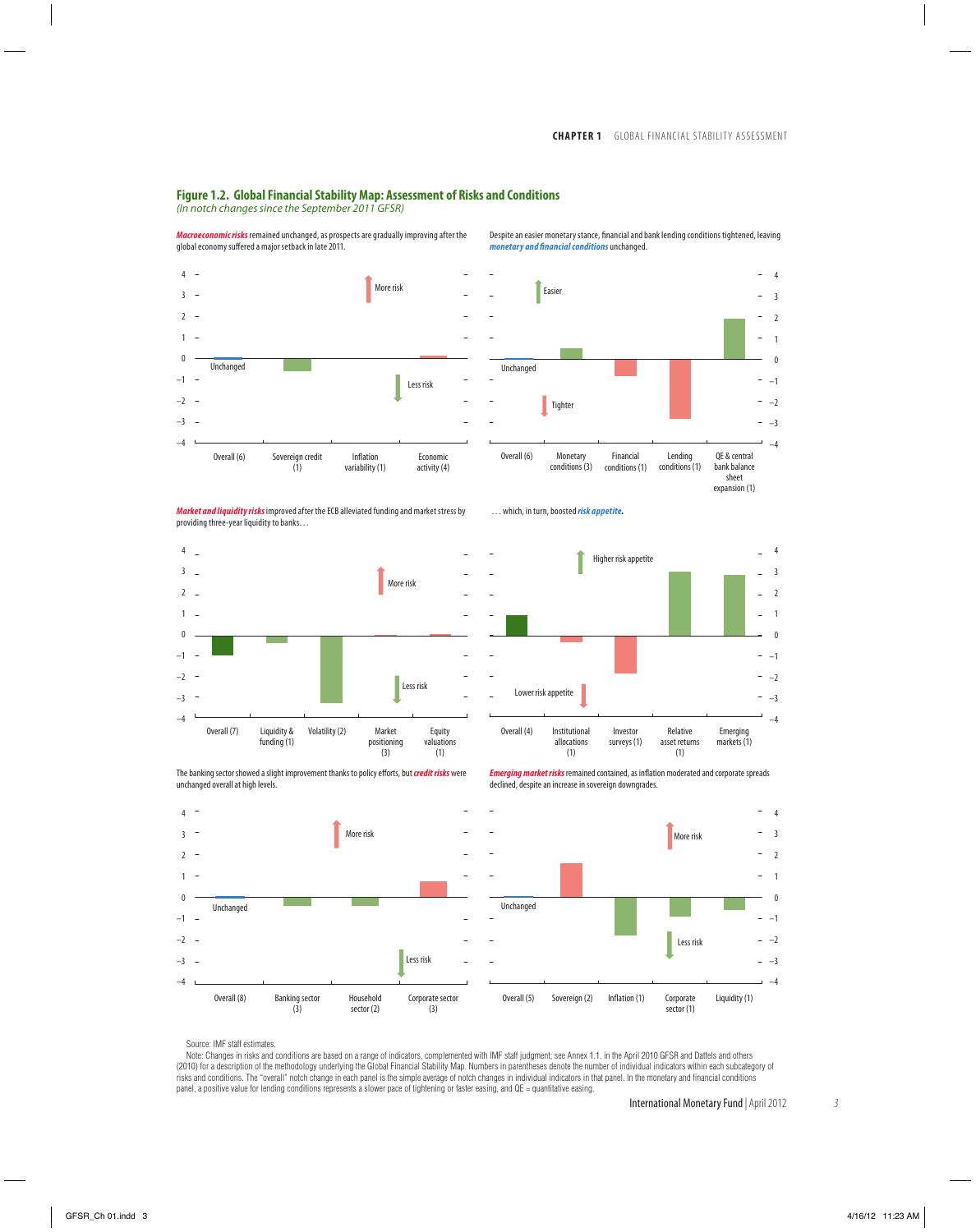

#### **Figure 1.3. Central Bank Balance Sheet Expansion** *(In percent of GDP)*

refinancing operations; QE = quantitative easing.

2012. Although downside economic risks have been reduced, financial stability risks stemming from the *macroeconomic* situation remain unchanged. This is because the slowdown in growth in the euro area and the divergence between core and peripheral countries will make dealing with debt burdens more challenging (Figure 1.5). Deleveraging pressures in Europe's banking system risk creating an adverse feedback loop that could have further effects on economic activity.

Emerging markets generally have substantial buffers and policy room to cope with fresh external shocks—as reflected in the unchanged, moderate level of *emerging market risk*. So far, these economies have been well able to manage the deleveraging coming from European banks, but looking ahead, there is a potential for deleveraging to have a global impact on the supply of credit. Although the pressures are likely to be most intense in emerging Europe, a sharp pullback in credit could expose existing external vulnerabilities throughout emerging markets, triggering additional portfolio outflows and upending domestic financial stability. See Chapter 2 for further analysis.

Why is a disorderly process of deleveraging so threatening? The risks to growth and financial stability during the deleveraging process are magnified by the fact that balance sheet repair often extends across several economic sectors (households, corporations, and the public sector). As Table 1.1 shows, strained

public finances are but one aspect of weak balance sheets in advanced economies. Many economies are weighed down by high debt burdens across multiple sectors (Annex 1.1).<sup>1</sup> Indeed, historical experience suggests that balance sheet repair takes time and tends to dampen activity. Countries with large external debts face a particular challenge, as the required rebalancing is hampered by entrenched competitiveness problems and subdued external demand. Policymakers need to coordinate a careful mix of financial, macroeconomic, and structural policies that ensure a smooth deleveraging process, support growth, and facilitate rebalancing. In the euro area, a clear path toward a more integrated and fuller monetary and economic union built on solidarity and strengthened risk-sharing arrangements is essential, as elucidated in Chapter 2.

# **The Policy Challenges**

This section analyzes the risks to global financial stability by comparing three illustrative scenarios for euro area policymaking (Figure 1.6). These scenarios capture the notion of a baseline of *current policies* along with upside potential through a recommended *complete policies* scenario, and downside risks (*weak policies*).

#### **Current Policies Scenario**

Under the scenario of *current policies*, systemic risks are averted but strains remain, as policymakers do not capitalize on recent progress to secure further breakthroughs in the areas of national reforms, bank restructuring, and further financial and fiscal integration needed to entrench stability. Consistent with that notion, current forward markets suggest that spreads will persist at relatively elevated levels for weaker sovereigns and banks. Still-fragile confidence implies that foreign investors will not increase their exposures to peripheral bonds, causing the dependence on home institutions to rise.

1Annex 1.1 explores how this constellation complicates the process of balance sheet repair, as simultaneous belt tightening in several sectors squeezes economic activity and, in the worst case, may push the economy into "debt deflation"—a downward spiral in prices and economic activity.

Sources: Bloomberg L.P.; and Haver Analytics. Note: ECB = European Central Bank; Fed = Federal Reserve; LTROs = longer-term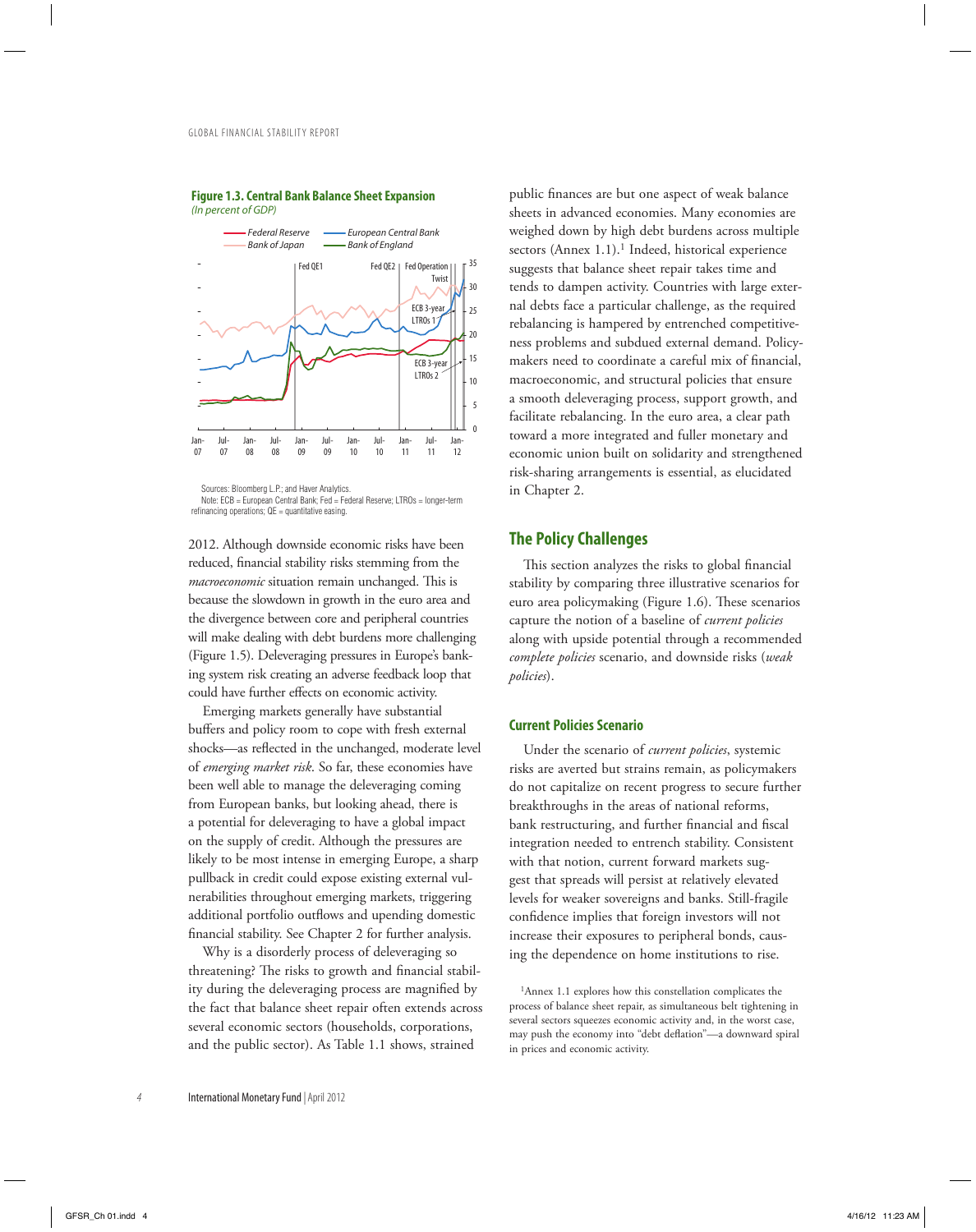#### **Sovereign CDS Program countries Other**  $\overline{\phantom{0}}$ 250 400 24000  $\overline{a}$ 200 20000 300 150 16000 200  $\sim$  $\bar{a}$ 12000 100  $\overline{a}$ 8000 50 100  $\overline{\phantom{a}}$ 4000 0  $\pmb{0}$ 0 –50 –4000  $\overline{\phantom{0}}$ –100  $\sim$ –100  $\overline{a}$ –8000 –150 –200  $-12000$ **Ireland** Greece Violticsale)  $-200$ Beldinn France Italy Spain





Sources: Bloomberg L.P.; and IMF staff estimates. Note: CDS = credit default swaps; EM = emerging markets; VIX = implied volatility on S&P 500 index options.

# International Monetary Fund *|* April 2012 *5*

# **Figure 1.4. Asset Price Performance since September 2011 GFSR**

(In percent; CDS in basis points; VIX in percentage points and inverted)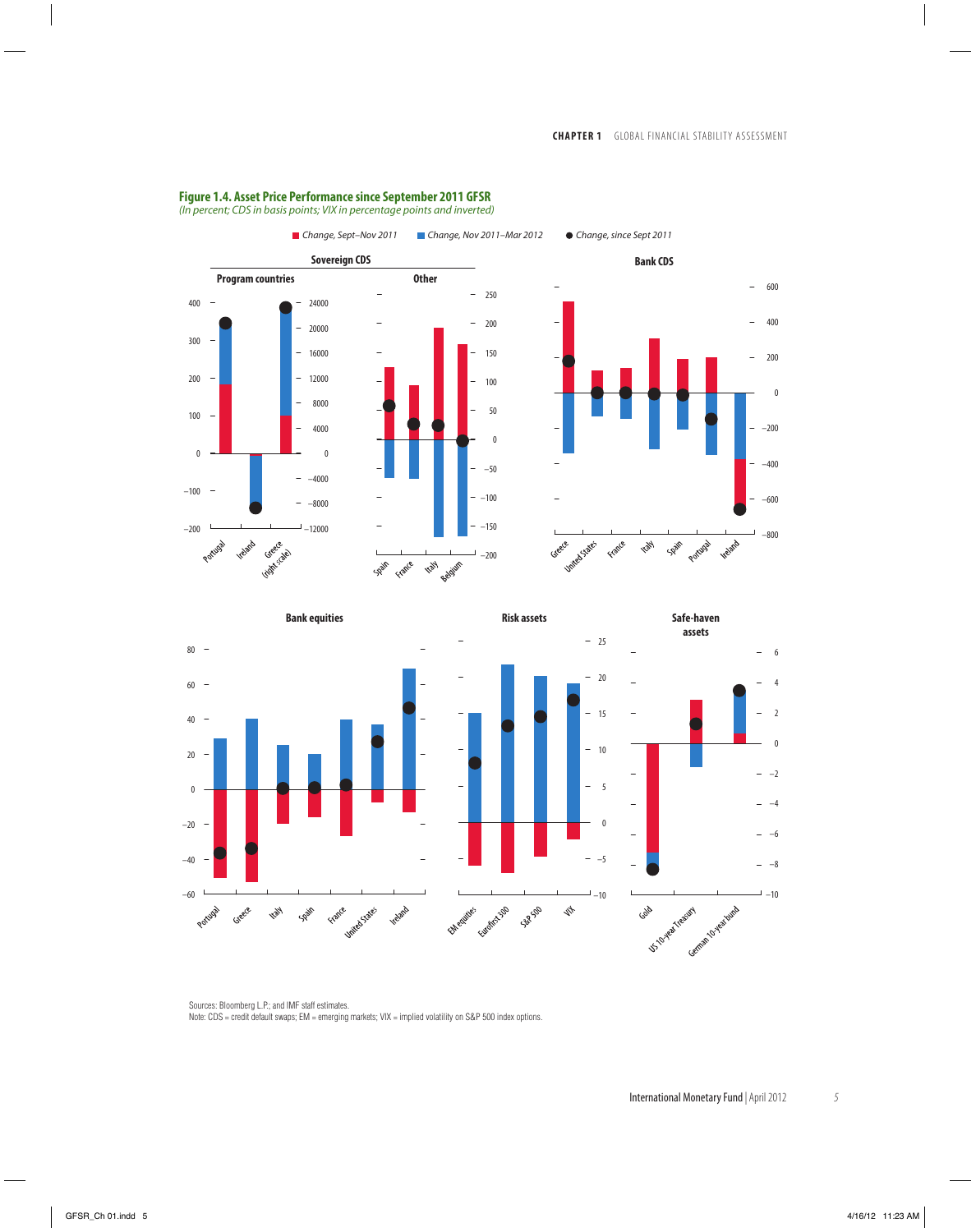

**Figure 1.5. WEO Projections of 2012 GDP Growth in Selected Euro Area Countries** (In percent)

Source: IMF, World Economic Outlook (WEO) database.

Meanwhile, responsibility for the financial system remains divided along national lines, portending some fragmentation of financial sector activity and policy within the euro area. The overall result allows vulnerabilities to linger, leaves policies subject to considerable implementation risks, and caps the benefits from economic and financial integration.

In this scenario, which is embedded in the current WEO projections for a mild euro area recession in 2012, Europe's banks are likely to face pressures to shed assets due to remaining funding concerns as well as the need to reshape their business and funding models. The analysis in this GFSR suggests that 58 large EU-based banks could shrink their combined balance sheet by as much as \$2.6 trillion ( $E2.0$  trillion) through end-2013, or almost 7 percent of total assets (Table 1.2). About a quarter of this deleveraging is projected to occur through a reduction in lending, as most is expected to come largely from sales of securities and noncore assets. The impact on euro area credit supply is equivalent to about 1.7 percent of present credit outstanding. In advanced economies, high-spread euro area countries face the biggest cutbacks in credit. In emerging markets, the impact would be hardest felt in Europe.

The analysis of deleveraging involves a considerable amount of uncertainty since it includes assumptions about the behavior of banks and there are some data gaps. Moreover, the ultimate impact on credit across



# **Figure 1.6. Policy Action to Entrench Stability and Avoid Downside Risks**

countries is subject to many other factors. For example, the ability of local banks and other intermediaries—not included in the simulations—to substitute for EU bank lending is not quantified, and neither is the importance of bank credit to overall credit supply. The methodology, however, gives priority to other actions by banks for reducing balance sheets before cutting back lending to the real economy (see Chapter 2 and Annex 2.1 for further discussion).

#### **Complete Policies Scenario**

Policymakers are aware of the need to improve upon the baseline scenario of current policies and shift the situation firmly toward a good equilibrium of moderating funding costs, affordable debt levels, and reduced stress in the banking system. Indeed, the set of policies that are necessary and sufficient to achieve lasting stability, while difficult to enact and implement, remains attainable. Under a *complete policies*  scenario, policymakers would further strengthen crisis management, pursue bank restructuring, and commit to a road map for a more financially and fiscally integrated monetary union, with a prudent framework for ex ante risk sharing. Although this is politically challenging, some key elements of the framework have already been put in place, including mechanisms to secure fiscal discipline, coordinate fiscal policies, and strengthen economic governance at the euro area level. What remains is to establish better instruments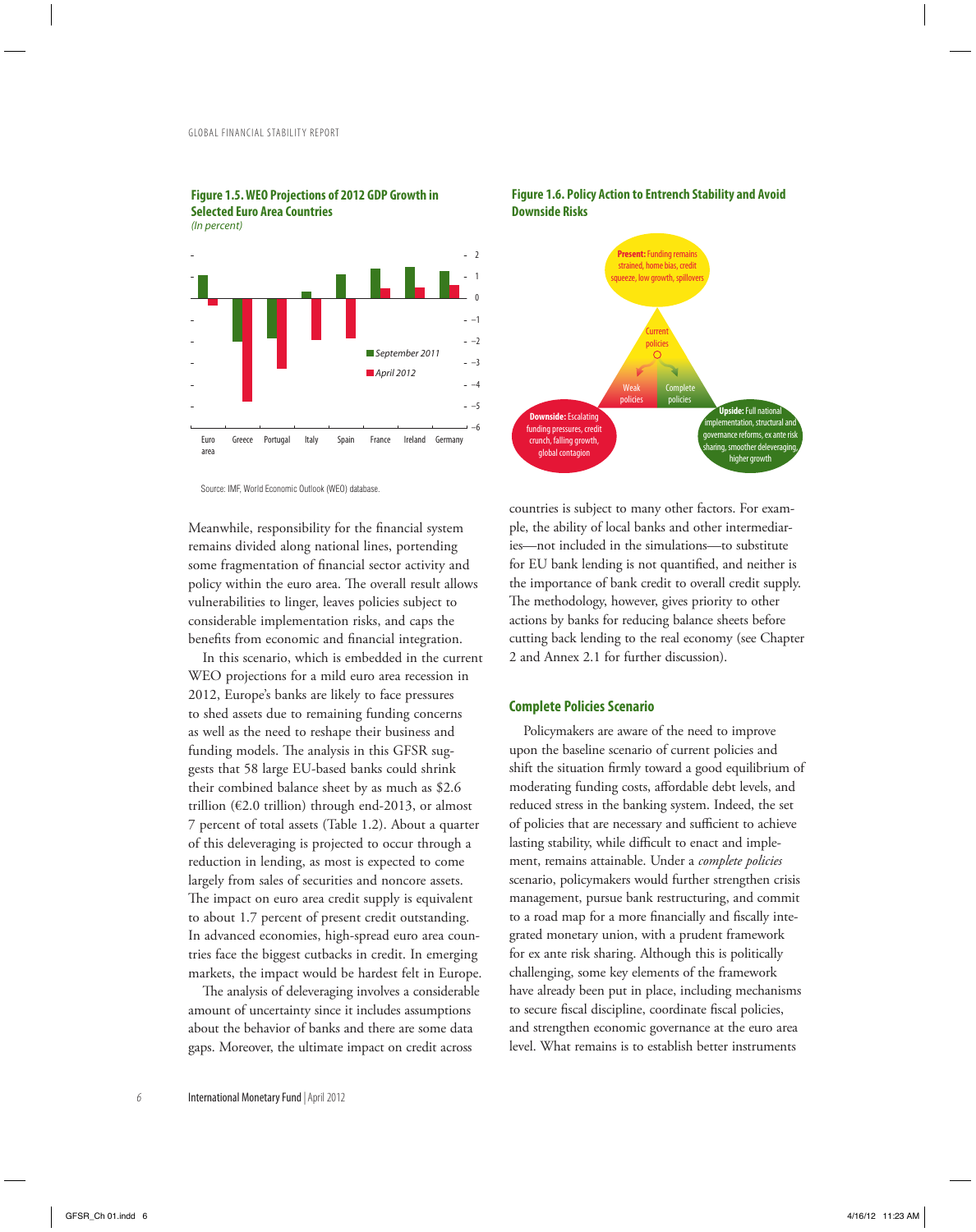| s noted                                                          |  |
|------------------------------------------------------------------|--|
|                                                                  |  |
| Percent of WEO projections for 2012 GDP except as                |  |
|                                                                  |  |
|                                                                  |  |
|                                                                  |  |
| Table 1.1. Indebtedness and Leverage in Selected Advanced Econom |  |

|                                                              | <b>States</b><br>United | Japan  | Kingdom<br>United                                                                                                                                                                | Canada         | Euro<br>area   | Belgium       | France | Germany | Greece        | Ireland             | <b>Italy</b>  | Portugal       | Spain         |
|--------------------------------------------------------------|-------------------------|--------|----------------------------------------------------------------------------------------------------------------------------------------------------------------------------------|----------------|----------------|---------------|--------|---------|---------------|---------------------|---------------|----------------|---------------|
| General government debt <sup>1</sup>                         |                         |        |                                                                                                                                                                                  |                |                |               |        |         |               |                     |               |                |               |
| Gross                                                        | 107                     | 236    | 88                                                                                                                                                                               | 85             | ၼ              | 8             | 89     | 79      | 153           | 113                 | 123           | 112            | 79            |
| Net <sup>2</sup>                                             | ≅                       | 135    | 54                                                                                                                                                                               | 35             | 2              | 84            | 83     | 54      | n.a.          | 103                 | 102           | Ε              | 67            |
| Primary balance                                              | $-6.1$                  | Ģ<br>ၛ | -5.3                                                                                                                                                                             | <b>RA</b>      | $-0.5$         | 0.5           | $-2.2$ | O       | $-1.0$        | 4<br>$\overline{4}$ | 3.0           | $\overline{0}$ | ဖ<br>ကို      |
| Household debt <sup>3</sup>                                  |                         |        |                                                                                                                                                                                  |                |                |               |        |         |               |                     |               |                |               |
| Gross                                                        | 88                      | 74     | ஜ                                                                                                                                                                                | 89             | 70             | S3            | 63     | 59      | 70            | 120                 | ပြ            | 105            | 89            |
| Net <sup>4</sup>                                             | $-226$                  | $-236$ | $-178$                                                                                                                                                                           | $\frac{5}{1}$  | $-123$         | $\frac{5}{1}$ | $-127$ | $-118$  | $\frac{8}{1}$ | $\frac{8}{9}$       | $-171$        | $-124$         | $-72$         |
| Nonfinancial corporate debt                                  |                         |        |                                                                                                                                                                                  |                |                |               |        |         |               |                     |               |                |               |
| Gross <sup>3,5</sup>                                         | 87                      | 143    | 118                                                                                                                                                                              | S3             | 138            | 178           | 152    | සි      | 75            | 244                 | 112           | 154            | 196           |
| Debt divided by equity (percent)                             | <u>လ</u>                | 184    | 86                                                                                                                                                                               | 45             | 106            | 53            | 85     | 107     | 264           | 84                  | 139           | 144            | 149           |
| <b>Financial institutions</b>                                |                         |        |                                                                                                                                                                                  |                |                |               |        |         |               |                     |               |                |               |
| Gross debt <sup>3</sup>                                      | 87                      | 177    | 742                                                                                                                                                                              | ටි             | 142            | 124           | 169    | 57      | 33            | 691                 | 57            | යි             | 109           |
| Leverage of domestic banks <sup>6</sup>                      |                         | 23     | 22                                                                                                                                                                               | ≌              | 23             | 27            | 24     | 28      | $\frac{5}{1}$ | 24                  | $\frac{1}{2}$ | $\frac{1}{2}$  | 20            |
| Bank claims on public sector <sup>3</sup>                    |                         | 79     | $\infty$                                                                                                                                                                         | $\frac{8}{10}$ | n.a.           | 23            | 17     | N       | 29            | 27                  | 32            | $\frac{1}{2}$  | 26            |
| <b>External liabilities</b>                                  |                         |        |                                                                                                                                                                                  |                |                |               |        |         |               |                     |               |                |               |
| Gross <sub>7</sub>                                           | 146                     | 89     | 717                                                                                                                                                                              | ႜ              | $\frac{5}{1}$  | 403           | 255    | 219     | 207           | 1.717               | 142           | 286            | 221           |
| Net <sup>3,7</sup>                                           | $\frac{6}{5}$           | $-52$  | ≓                                                                                                                                                                                |                | $\overline{4}$ | $-64$         | ၜ      | -33     | 56            | 93                  | 23            | 107            | 93            |
| Government debt held abroad <sup>8</sup>                     |                         | e+     | 25                                                                                                                                                                               | $\overline{1}$ | 25             | 57            | 99     | 48      | 78            | 89                  | 49            | 62             | $\frac{8}{2}$ |
| Sources: Bank for International Settlements (BIS): Bloomberg |                         |        | L.P.: European Union Consolidated Banking Data: U.S. Federal Deposit Insurance Corporation: IMF. International Faancial Statistics, Monetary and Financial Statistics, and World |                |                |               |        |         |               |                     |               |                |               |

Sources: Bank for International Settlements (BB); Bloomberg LE:, European Union Conscilidated Banking Data; U.S. Federal Deposit Insurance Corporation; MKF, International Financial Statistics, Monetary and Financial Statis oodussis zaim va muuntaavima osuusinen toiva), proomusti E-in, Larepean omen oonsonaad panning paas, ossi ise<br>Economic Outlook (WEO) databases; BIS-IMF-CECD-World Bank Joint External Debt Hub (JEDH); and IMF staff estimate Economic Outlook (WEO) databases; BIS-IMF-OECD-World Bank Joint External Debt Hub (JEDH); and IMF staff estimates.

Note: Values in red cells are in the top 25 percent of values for all countries shown for 1990 through 2010 (or longest sample period available); green, bottom 50 percent; yellow, 50th to 75th percentiles. The sample perio Nde: Values in red cells are in the top 25 percent of values for 1all osultivies shown for 1990 through 2010 (or longest sample period being as anale below, but the sample period for bank leverage data starts in 2008. data starts in 2008.

1WEO debt projections for 2012. 1WEO debt projections for 2012.

<sup>2</sup>Gross debt minus financial assets that are debt instruments. 2Gross debt minus financial assets that are debt instruments.

<sup>3</sup>Most recent data divided by WEO projection for 2012 GDP. 3Most recent data divided by WEO projection for 2012 GDP.

4Calculated with flow of funds data on financial assets and liabilities. 4Calculated with flow of funds data on financial assets and liabilities.

<sup>5</sup>Includes intercompany loans and trade credit, which can differ significantly across countries. 5Includes intercompany loans and trade credit, which can differ significantly across countries.

<sup>6</sup>Ratio of tangible assets to tangible common equity. 6Ratio of tangible assets to tangible common equity.

International Monetary Fund *|* April 2012

Calculated from assets and liabilities reported in each country's international investment position; includes data on International Financial Services Centers. 7Calculated from assets and liabilities reported in each country's international investment position; includes data on International Financial Services Centers.

Most recent data from JEDH divided by WEO projection for 2012 GDP. JEDH and WEO debt data are incompatible when one set is at market value and the other is nominal. 8Most recent data from JEDH divided by WEO projection for 2012 GDP. JEDH and WEO debt data are incompatible when one set is at market value and the other is nominal.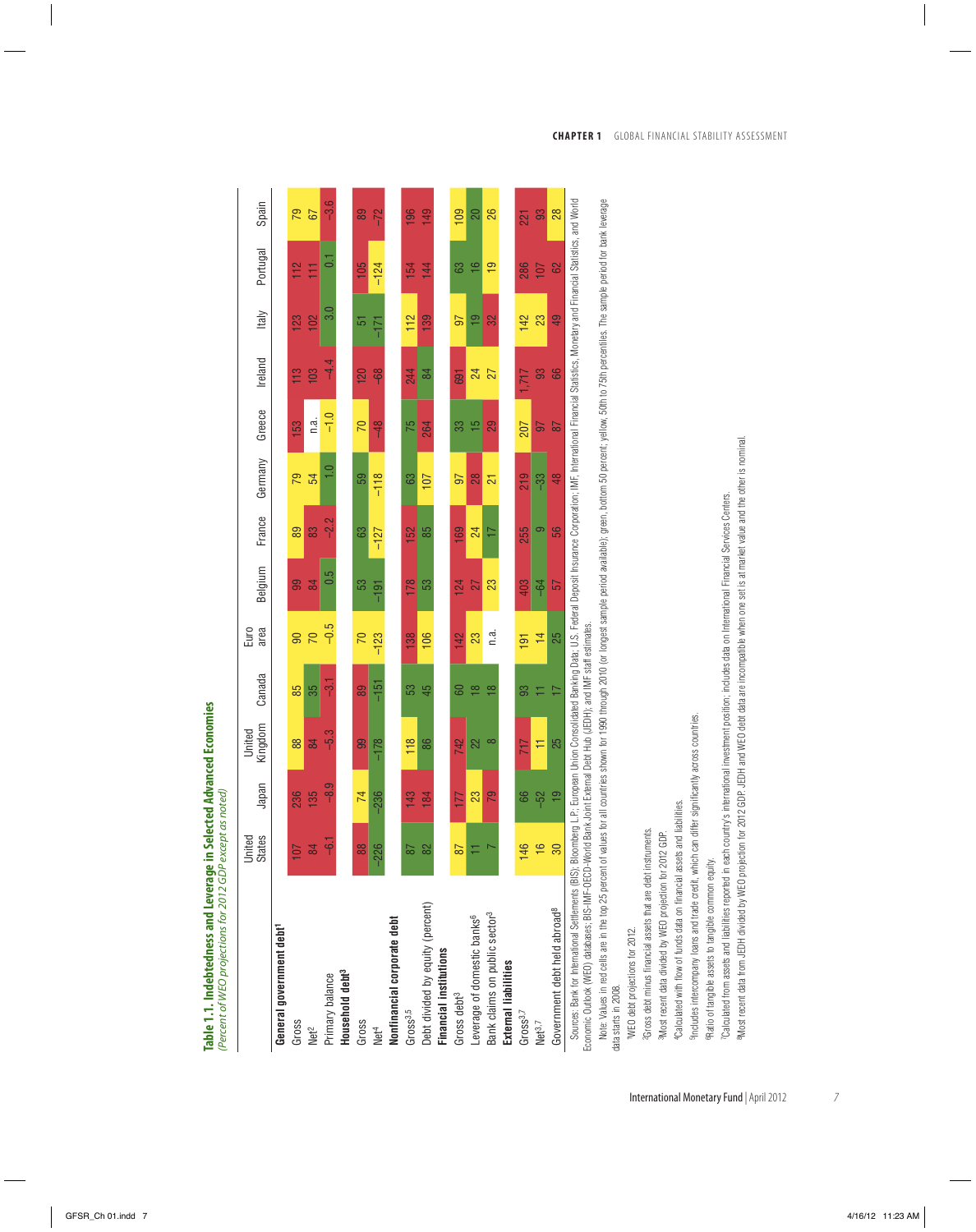for risk sharing, both in the short term with respect to crisis management and in the long term with respect to completing the architecture of an effective economic and monetary union (Box 1.1).

What are the policy steps that would bring about this upside scenario of complete policies? The first step is the continued implementation of well-timed fiscal consolidation policies at the national level. It is crucial to cushion the impact of adjustment with other policies geared toward supporting growth. These should include: (1) sufficiently accommodative monetary policy, consistent with the objective of price stability and the recognition that deflationary dynamics, once in train, are particularly difficult to reverse; and (2) structural reforms that raise productivity, strengthen competitiveness, and thereby lay the foundation for stronger, sustained growth and more balanced external accounts in deficit countries. It is also necessary to deliver on the improvements in euro area economic governance that have already been agreed and which will entail significant further efforts to ensure political support for implementation. In addition, this GFSR identifies two shortterm priorities for stabilization:

• *A credible firewall* that is large, robust, and flexible enough to stem contagion and facilitate the adjustment process in the highly indebted countries. The recent decision to combine the European Stability Mechanism (ESM) and the European Financial Stability Facility (EFSF) is welcome and, along with other recent European efforts, will strengthen the European crisis mecha-

# **Table 1.2. Impact of European Bank Deleveraging under Three Policy Scenarios, through End-2013**

|                                              | Change in<br>Bank Assets <sup>1</sup>  |            | Change in<br>Euro Area                                | Change in                                     |
|----------------------------------------------|----------------------------------------|------------|-------------------------------------------------------|-----------------------------------------------|
| Scenario                                     | <b>Trillions</b><br>of U.S.<br>dollars | Percent    | Supply of<br>Bank Credit <sup>2</sup><br>(in percent) | Euro Area<br>GDP <sup>3</sup><br>(in percent) |
| Complete policies<br><b>Current policies</b> | $-2.2$<br>$-2.6$                       | -6<br>$-7$ | $-0.6$<br>$-1.7$                                      | 0.6                                           |
| Weak policies                                | $-3.8$                                 | $-10$      | $-4.4$                                                | $-1.4$                                        |

Source: IMF staff estimates.

Note: The methodology and detailed results are presented in Chapter 2, Annex 2.1.

<sup>1</sup>For a sample of 58 banks based in European Union countries.

2Domestic and direct cross-border credit, relative to level in 2011:Q3.

3Change from 2011 level of GDP relative to the current policies scenario.

nism and support the IMF's efforts to bolster the global firewall.

• Further progress on *bank restructuring and resolution* is essential to complement the bank capital and provisioning increases currently under way, backed, if necessary, by the firewall. Banks currently benefit from extraordinary ECB liquidity support, in some cases alongside national funding guarantees. The recent stabilization afforded by this support must be used to advance the necessary restructuring of weak banks and secure an orderly deleveraging process. In addition, regulators should ensure that banks exercise appropriate restraint on dividend and remuneration budgets to preserve capital buffers. To break the pernicious link between sovereigns and banks, the facilities constituting the euro area firewall should also be allowed to inject capital directly into banks if the situation warrants it. In time, a credible effective bail-in regime enabling prompt recapitalization through debt restructuring could be considered.2

There are two longer-term reform objectives necessary for sustaining the complete policies scenario. While these objectives are not immediately achievable given the need for time to forge a political consensus, it is important that policymakers recognize and articulate the direction in which the policy framework needs to move. These objectives are:

- *Developing a road map for a complete pan-euro-area financial stability framework*. Monetary union will function properly only if the financial system is dealt with at the euro area level in crucial areas that give rise to externalities and spillovers. This ultimately requires centralized euro area coordination of policies and a common framework in bank supervision and resolution as well as deposit insurance.
- *Progress toward greater fiscal risk sharing*, conditional upon more centralized fiscal governance. As the crisis has demonstrated, individual euro area countries may run into financing difficulties even if their fundamentals are basically sound. Such shocks can ripple rapidly through the entire currency area because of its high degree of interconnectedness.

2See Zhou and others (2012) for a detailed discussion on bail-in.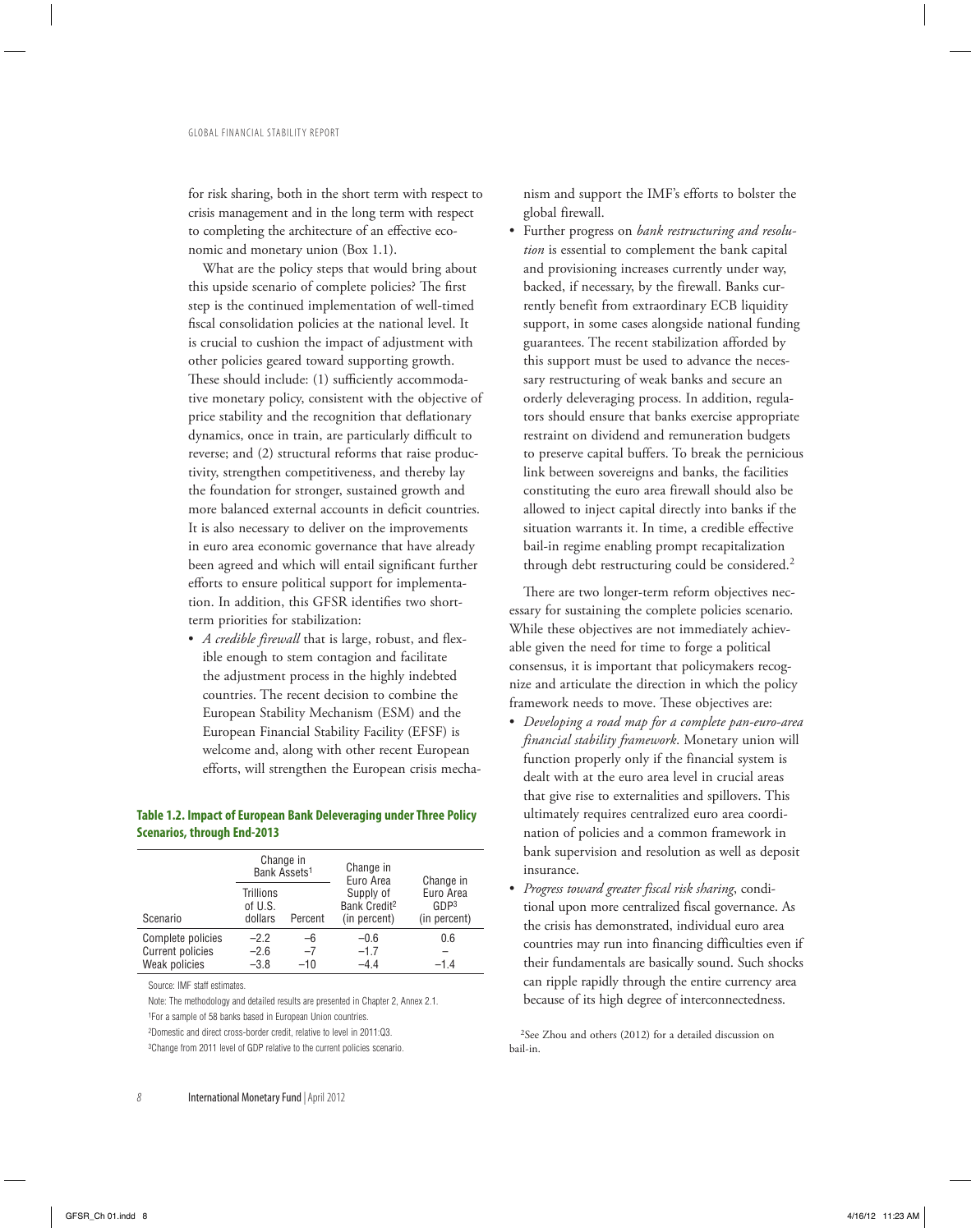# **Box 1.1. Addressing the Euro Area Crisis and Moving Toward a More Integrated Union**

European policymakers have outlined important elements of a comprehensive strategy to deal with the crisis. To safeguard the financial stability of the euro area, they aim to enhance existing crisis mechanisms and improve economic governance at the euro area and national levels; and they call for strong national efforts to consolidate public finances, restore sound lending, and improve growth prospects. To meet its objective, however, this strategy needs to be further strengthened during its implementation, and a clear vision of a more integrated Economic and Monetary Union (EMU) must be spelled out.

# *Recent Policy Initiatives*

Since the September 2011 GSFR, further important steps have been taken to address the euro area crisis:

- *National adjustment programs.* All euro area countries facing market pressures or vulnerabilities have undertaken further fiscal adjustment, combined with reforms to boost growth. To gain fiscal credibility, euro area countries have committed to enshrine fiscal discipline in their national fiscal frameworks.
- *Agreement on support for Greece*. Conditions have been clarified for restoring the fiscal sustainability of Greece, including through private sector burden sharing and the provision of additional official support.
- *Enhancement of crisis management facilities.* The establishment of the permanent crisis management mechanism, the European Stability Mechanism, has been brought forward, and its flexibility has been improved.
- *Strengthening of bank capital.* The European Banking Authority (EBA) has required banks to increase capital positions, including buffers to deal with sovereign risks, while national authorities have granted additional funding guarantees for bank debt. The EBA explicitly discouraged banks from shedding assets to meet the 9 percent capital target, by requiring that banks cover the shortfall mainly through capital measures. Asset sales may be recognized toward achievement of the EBA target only if they do not lead to a reduced flow of lending to the economy.

Note: Prepared by Alasdair Scott.

- *Improvement in governance.* EU members adopted the so called "six pack" of reforms to strengthen governance and excessive deficit procedures, and most EU members have signed the Fiscal Compact, which reinforces previous commitments under the Stability and Growth Pact and adds structural balance rules ("debt brakes") at the national level to prevent fiscal imbalances. Procedures were also adopted to coordinate and monitor fiscal policy (European Semester) and to identify and redress imbalances.
- *European Central Bank support.* The ECB lowered its policy rate, cut reserve requirements, intervened in poorly functioning intermediation markets via the Securities Market Program, and provided exceptional liquidity support for banks through a new program of three-year collateralized refinancing under broadened criteria for eligible collateral.

# *Strengthening the Crisis Strategy*

With growth at a premium, it is essential that policies be directed to support demand as much as possible. Given downside risks to inflation, monetary conditions will need to remain highly accommodative, and further easing may need to be considered. Fiscal consolidation needs to take place over the medium term but must proceed in a manner consistent with supporting growth in the short term. Although a number of countries have no choice but to make up-front fiscal adjustments, others can afford to allow automatic stabilizers to operate fully along their consolidation paths or to slow adjustment.

A strong euro area firewall is necessary to arrest contagion and minimize the risks of an escalation of the crisis. The recent decision by euro area policymakers to raise the effective lending capacity of the European Stability Mechanism (through accelerated buildup of capital and temporary backstopping by the European Financial Stability Facility) marks an important step in this direction.

The banking system needs further strengthening. Funding risk requires continued attention through ample liquidity provision by the ECB, but additional loss-absorbing capital is also needed, in line with EBA requirements. Public support may be necessary for banks that have difficulty obtaining new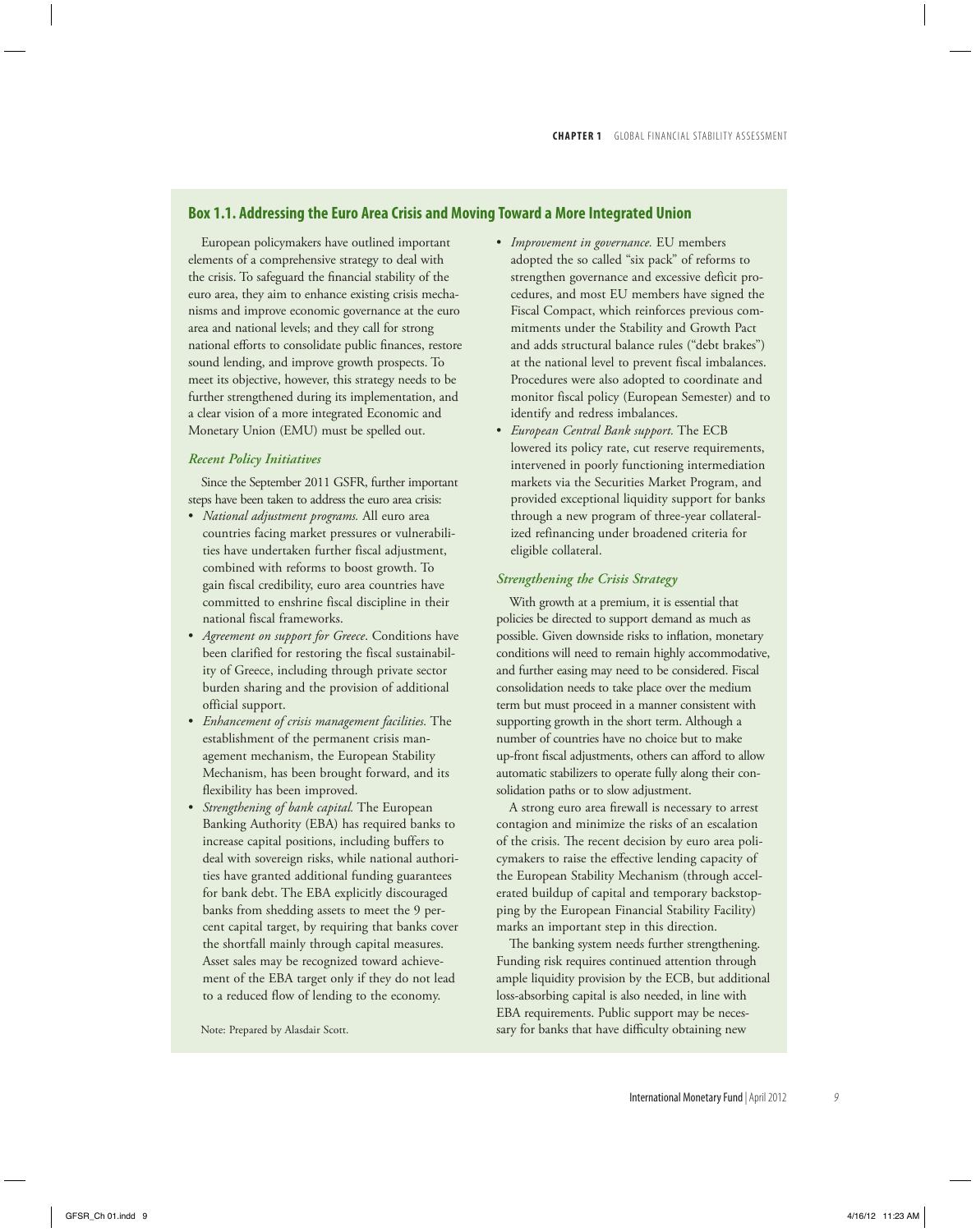# **Box 1.1** *(continued)*

capital from private sources. And to avoid having such support raise concerns about sovereign debt sustainability, common resources from the euro area crisis management facilities should be used to inject capital directly into such banks.

Bank restructuring must be accelerated. With large liquidity support and sovereign funding guarantees providing breathing space, banks now should adjust their business models to rely less on wholesale funding and deal with legacy assets.

# *Supporting a Better-Integrated EMU*

The crisis has amply demonstrated the interconnectedness of the financial systems of all members of the currency union and the vicious feedback loop between banks and sovereigns. Nonetheless, for an effective monetary union, deeper integration is required. To this effect, the monetary union must be

Providing some ex ante risk-sharing mechanism would avoid self-fulfilling dislocations of financial markets and could even help enforce fiscal discipline via conditional access to central funding.

If implemented, these policy steps could lead to a sharp tightening in sovereign spreads, a gradual rebuilding of the investor base, and a consequent improvement in banking sector conditions. Under this scenario, the impact from bank deleveraging would reduce credit supply by approximately 0.6 percent, which is less than under the *current policies scenario*, and GDP would be 0.6 percent above the baseline after two years.

#### **Weak Policies Scenario**

In a more adverse scenario of *weak policies*, conditions could deteriorate to the point of reviving acute market tension. This scenario could be triggered because the implementation of the policies under the *current policies* falls short of what has been agreed, national policies falter, political solidarity underpinning euro area reforms fragments, or shocks overwhelm the firewalls. Under this scenario, credit spreads rise sharply again, pushing several sovereigns toward a bad equilibrium of supported with a pan-euro-area approach to bank supervision, deposit insurance, and resolution, with centralized funding for insurance and resolution.

Ultimately, for an effective monetary union, fiscal arrangements will need to be redesigned to accomplish ex ante fiscal risk sharing. A number of proposals have been made to support this, such as eurobonds (see Chapter 2, Box 2.6) and a debt redemption fund. Without ex ante risk sharing, countries will continue to face very different financing conditions and remain prone to having liquidity crises turn into solvency concerns.

Implementing these changes will take political determination and time, but a credible commitment to a truly integrated EMU would have immediate benefits. It would result in significant improvements in funding conditions and prevent stresses from becoming a self-fulfilling prophecy.

prohibitive funding costs, worsening debt dynamics, and risks of illiquidity or financial repression*.*  Further stresses in the banking system could force banks to accelerate the deleveraging drive. As a result, EU banks could shed an additional \$1.2 trillion in assets above the baseline by end-2013, or a further 3 percent of assets. This retrenchment could reduce euro area credit supply by 4.4 percent and GDP by a further 1.4 percent from the baseline after two years.

Such large-scale deleveraging under the downside scenario would have consequences well beyond the euro area. The fire sale of bank assets could have a significant impact on asset prices and market liquidity. Through derivatives markets, stress could be transmitted to U.S. banks, even though their direct exposures to European banks and sovereigns are relatively low. Moreover, a global retrenchment of credit could expose the external vulnerabilities of some emerging market economies, trigger additional portfolio outflows, and hurt their domestic financial stability. While many emerging markets have substantial buffers and policy room to cope with external shocks, the weak policy scenario would have far-reaching negative repercussions, especially in emerging Europe.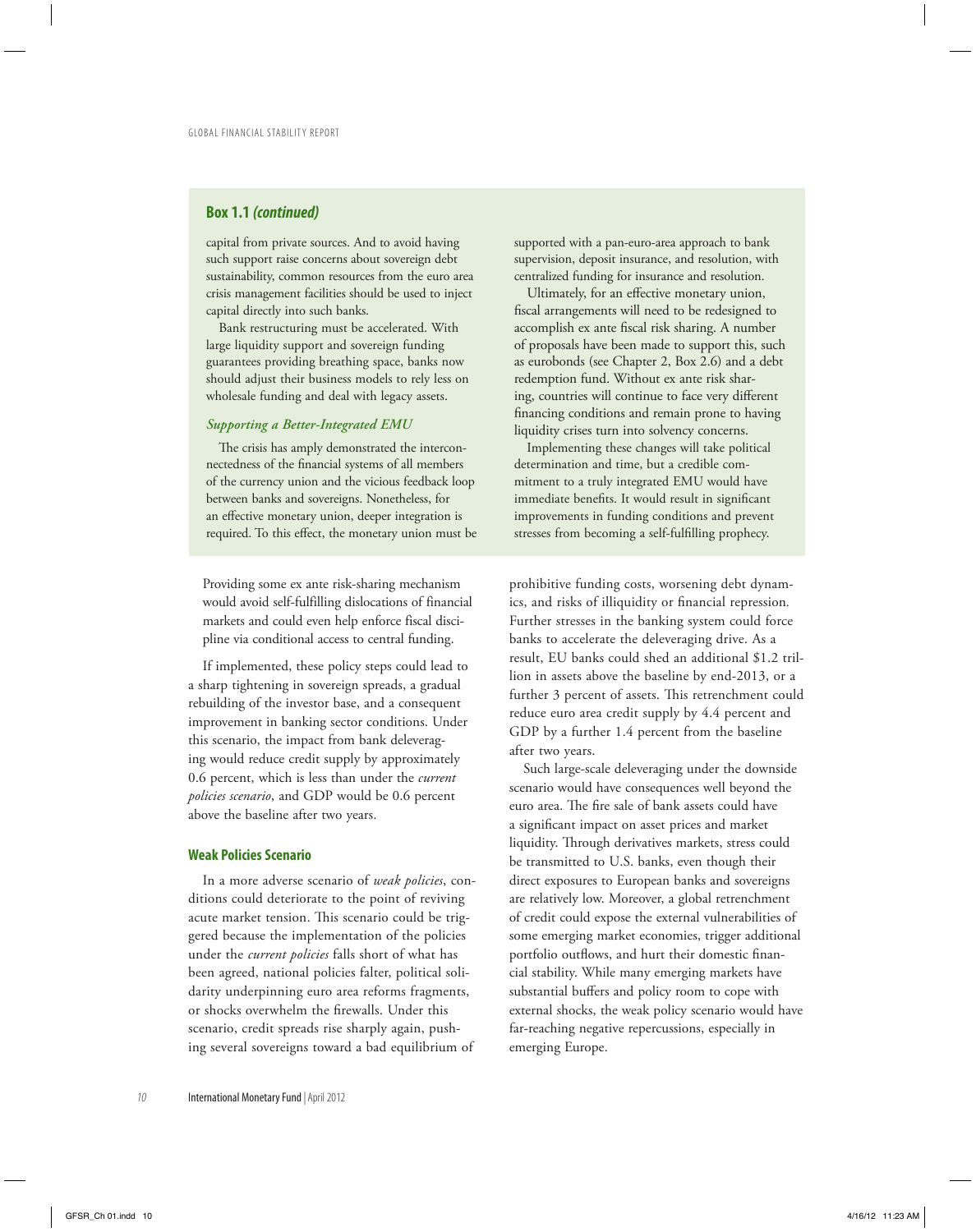### **Other Challenges**

Medium-term public and private debt challenges are by no means confined to the euro area. In fact, the high fiscal deficits facing Japan and the United States pose a latent risk to financial stability, especially since there has been little progress to date in laying out strategies to address the problem, in contrast to what is happening in Europe. Both countries require credible multiyear plans for deficit reduction that protect short-term growth but reassure financial markets that debt will return to a sustainable trajectory over the medium term.

In the United States, more-aggressive policies to alleviate households' mortgage debt burden—in particular through write-downs of underwater mortgages and expanded access to refinancing—would reduce foreclosures and thereby support the housing sector and the broader economy. The administration has recently taken steps in this direction by announcing new proposals and actions to support the housing market. The proposals include a significant strengthening of the Home Affordable Mortgage Program (HAMP), and calls on Congress to broaden access to refinancing for mortgages backed by government-sponsored enterprises (GSEs) as well as non-GSE mortgages, allowing a larger share of borrowers to refinance their mortgages at the current low interest rates. A workable plan for reform of the GSEs and the restoration of private mortgage supply are important in the longer term. In the meantime, however, U.S. mortgage supply remains almost entirely dependent on GSE mortgage insurance (along with the Federal Housing Administration). Hence, the authorities face a difficult balancing act between reducing the still-central role of the GSEs

in the mortgage market and fostering the recovery of the housing market. In that regard, the recent pilot initiative to convert foreclosed properties held by the GSEs into rental units is welcome, but more is needed to satisfactorily address this important issue.

Policymakers in emerging markets should stand ready to use their existing policy space to cushion negative external shocks. A key challenge will be to control potential spillovers from the euro area into emerging Europe and other exposed economies, notably by averting excessive retrenchment by European Union parent banks. So far the impact of the deleveraging process on emerging markets has been manageable and well managed, but risks and challenges remain. Countercyclical policies, along with the creative deployment of targeted facilities and instruments, can be effective in sustaining growth in the face of a major external shock. The scope for easing credit policy is limited, as many emerging markets are already in the advanced stages of the credit cycle. Easing credit further would, therefore, add to domestic financial vulnerabilities, given that sustained periods of above-trend credit expansion tend to foreshadow higher nonperforming loan rates down the road.

Long-lasting stability of the financial system will be supported by progress in implementing the G20 regulatory reform agenda. Priorities for G20 reform include the Basel III framework, policy measures for globally systemic financial institutions, resolution frameworks, and over-the-counter derivatives market reforms. Policy efforts to control the systemic risk from derivatives markets need to be further advanced, and oversight of the shadow banking system must be strengthened.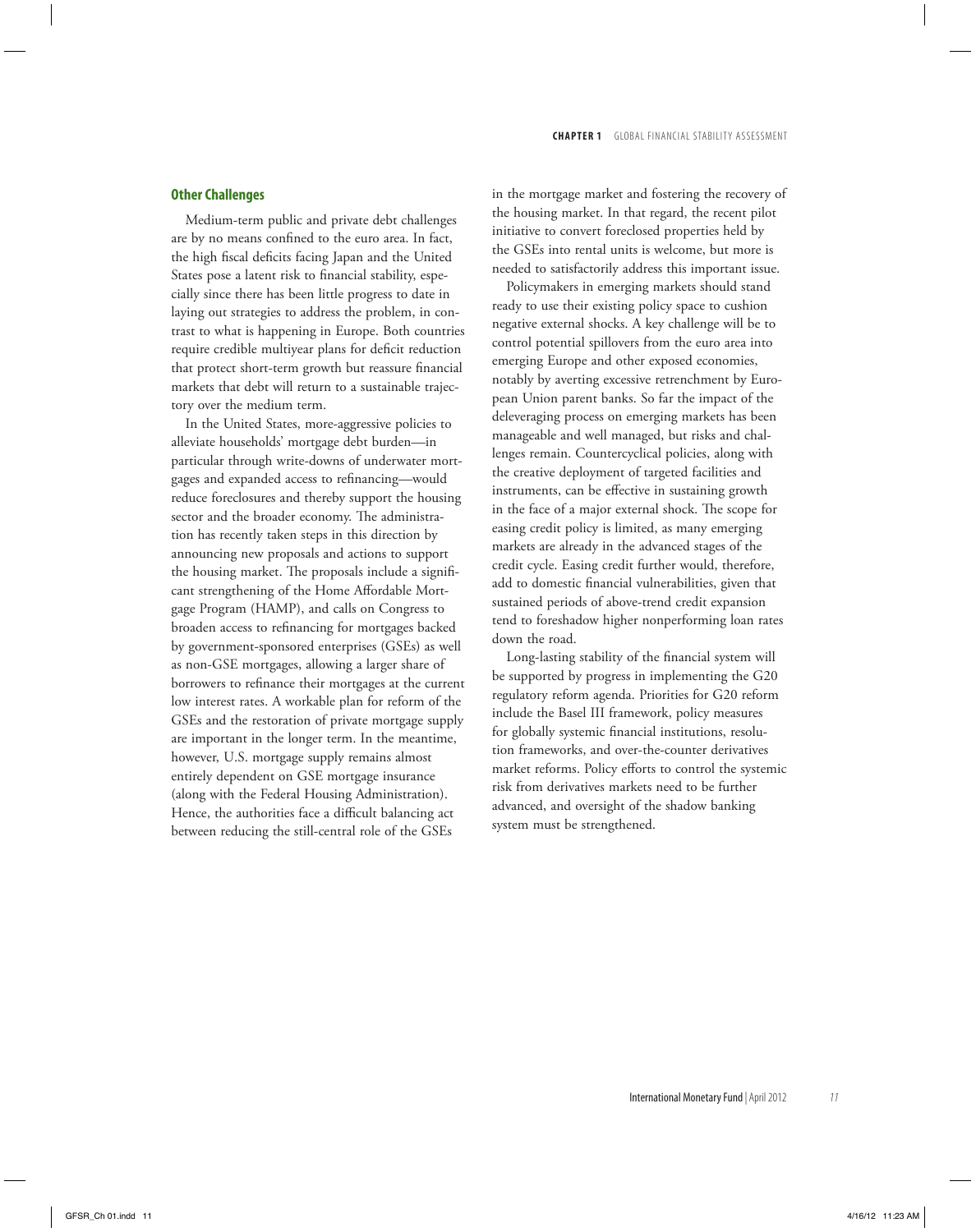# **Annex 1.1. Why Is Deleveraging so Challenging?**

# *High debt burdens across multiple sectors continue to weigh down many advanced economies . . .*

The continued volatility in euro area financial markets has kept the spotlight on sovereign debt burdens.3 In many countries, however, high public debt is but one aspect of strained balance sheets in the broader economy. Across the euro area, these strains can be traced to a convergence process that induced many private and public borrowers to ramp up debt during the first decade of the monetary union. Unprecedented low interest rates and ample credit supply, including from foreign lenders, fueled lending booms often centered on real estate. Rising asset prices flattered net asset positions, boosted economic performance, and concealed an erosion of competitiveness, allowing households, firms, and sovereigns to borrow and spend freely—until the tide turned (Figure 1.7).

Credit-fueled booms were not limited to the euro area. Rather, lax lending standards and the secular fall in real interest rates caused sharp increases in household debt in several other countries, notably the United Kingdom and United States. When the credit cycle went into reverse, economies were left with severe threats to financial stability: borrower net worth declined and cash flows shrank, inflicting large losses on lenders that were themselves overleveraged and reliant on fragile funding structures.

Although the most acute phase of the crisis may have passed, high debt burdens persist as a dangerous chronic condition. To be sure, countries differ significantly in their individual debt problems. Ireland and Spain are examples of a private debt overhang weighing down the sovereign, whereas in Italy and Japan high public debt is balanced by strong household balance sheets. Weak external positions further compound the challenges facing Greece, Ireland, Portugal, and Spain (see Table 1.1 and Figure 1.8).

# **Figure 1.7. External Positions and Gross Debt in Selected Euro Area Countries**

*The current crisis in several euro area countries was preceded by a sharp weakening in their external positions ...*

**Change in Real Effective Exchange Rate and International Investment Position, 1998–2010**



*... as low interest rates and easy credit led to lending and asset price booms that left behind heavy debt burdens.*

> **Gross Debt across Sectors, 1998 and 2010** *(In percent of GDP)*



Sources: (Top panel): Haver Analytics; and IMF, International Financial Statistics and World Economic Outlook databases. (Bottom panel) Eurostat; Haver Analytics; and IMF staff estimates.

Note: IIP = international investment position. For Ireland, IIP data exclude International Financial Services Center. <sup>1</sup>

<sup>1</sup>Consolidated basis.

Aggregate data inevitably convey only a partial sense of financial vulnerabilities in the crosssection of households or companies. There also are no firm general limits on how much debt any given sector or entity can sustain. Indeed, Figure 1.9 shows high household debt levels in several countries that have not suffered a crisis, such as Australia and Norway. Nonetheless, highly indebted agents face a continuous risk of reaching hard credit constraints that leave no choice but

Note: Prepared by André Meier.

<sup>&</sup>lt;sup>3</sup>See Chapter 2. For an in-depth analysis of household sector deleveraging, see Chapter 3 of the April 2012 *World Economic Outlook*.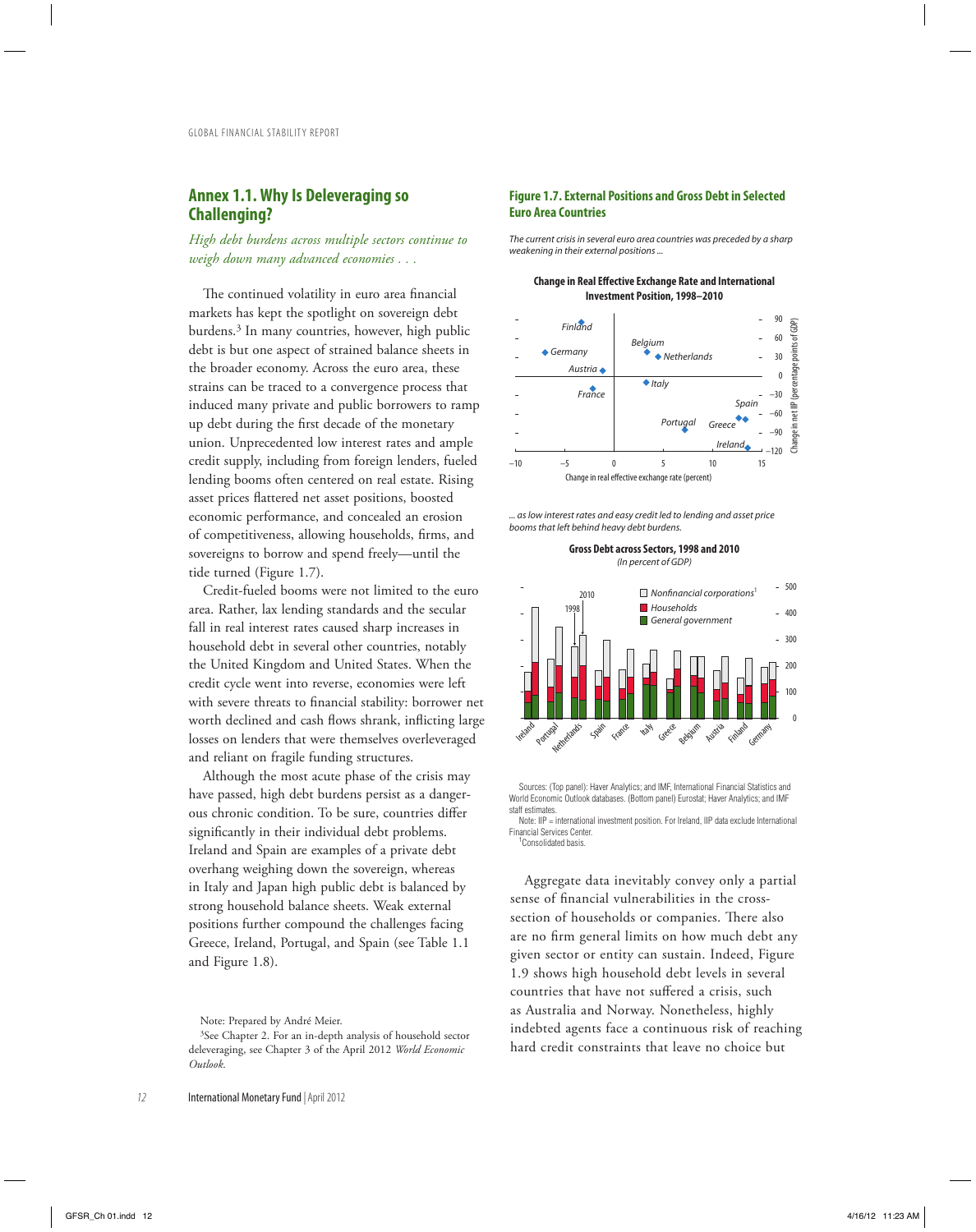#### **Figure 1.8. Debt Burdens in Selected Advanced Economies, 2011** *(Percent of GDP)*



Sources: Eurostat; Haver Analytics; IMF , International Financial Statistics and World Economic Outlook databases; national statistics offices; and IMF staff estimates. Note: IIP = international investment position. Data for household net financial debt are as of end-September 2011; negative value indicates positive net financial assets. Government net debt is as of end-2011. Net external position is the net international investment position at end-2010 (for Ireland, excluding International Financial Services Center)

 $<sup>1</sup>$ In the figure, the larger the circles, the larger the net external assets or liabilities.</sup>

#### **Figure 1.9. Household Net Financial Assets and Gross Debt, End-September 2011** (Percent of GDP)

300



Sources: Eurostat; Haver Analytics; and IMF staff estimates.

Note: Net financial assets is gross financial assets (hence, excluding houses and other nonfinancial assets) less gross debt. Data for gross debt are as of end-March 2011 for Austria, France, and Ireland; and as of end-December 2010 for Cyprus and Finland. Data for net financial assets are as of end-March 2011 for Cyprus; for Norway they are as of end-June 2011 and are scaled by mainland GDP.

to reduce debt. In other cases, stretched borrowers will resolve to deleverage even before they are forced to do so by market pressures.

# *. . . foreshadowing a difficult period of deleveraging . . .*

This deleveraging process offers a path to healthier financial positions over the medium term but poses significant challenges during the transition.

First, deleveraging in the household or government sector weighs on growth insofar as it entails an extended period of spending below revenue levels.<sup>4</sup> During this period, overall growth must be underpinned by stronger spending in other sectors. Yet, a smooth "handover" is difficult when several domestic sectors are under strain simultaneously. Foreign demand also may not provide an immediate offset, as external rebalancing often requires improvements in competitiveness that take time. Moreover, many large economies are currently weighed down by high debt, leaving few sources of robust external demand.

Second, simultaneous belt tightening across sectors may reinforce financial vulnerabilities. Recessionary tendencies generate asset quality problems, which may worsen financial sector health and lead to further tightening of credit conditions. Meanwhile, weak income growth and real depreciation of the exchange rate, both of which are necessary to restore competitiveness, also increase the real debt burden. In the worst case, downward price dynamics might become entrenched, tipping the economy into debt deflation.

# *. . . which historical experience suggests is likely to be a drawn-out process . . .*

The experience from three historical deleveraging episodes in advanced economies—Finland, Japan, and Sweden—underscores the drawn-out nature of debt cycles (Table 1.3). In each case, household debt as a share of GDP took between 6 and 10 years to reach a bottom that was 10 to 35 percent below peak levels. GDP growth during the intervening years tended to be weak relative to the preceding period.

4Deleveraging in the corporate and banking sectors can be achieved somewhat more easily, at least in principle, through injection of fresh equity. While this requires outlays from the household or (as a backstop) government sector, it remedies excessive leverage more quickly and smoothly than a long period of balance sheet shrinkage. In practice, however, capital injections may be difficult to arrange in sufficient size when equity valuations are weak. Thus, historical experience suggests that corporate deleveraging also tends to be a lengthy process that depresses investment spending and labor income; see Ruscher and Wolff (2012). For a detailed analysis of bank deleveraging challenges today, see Chapter 2.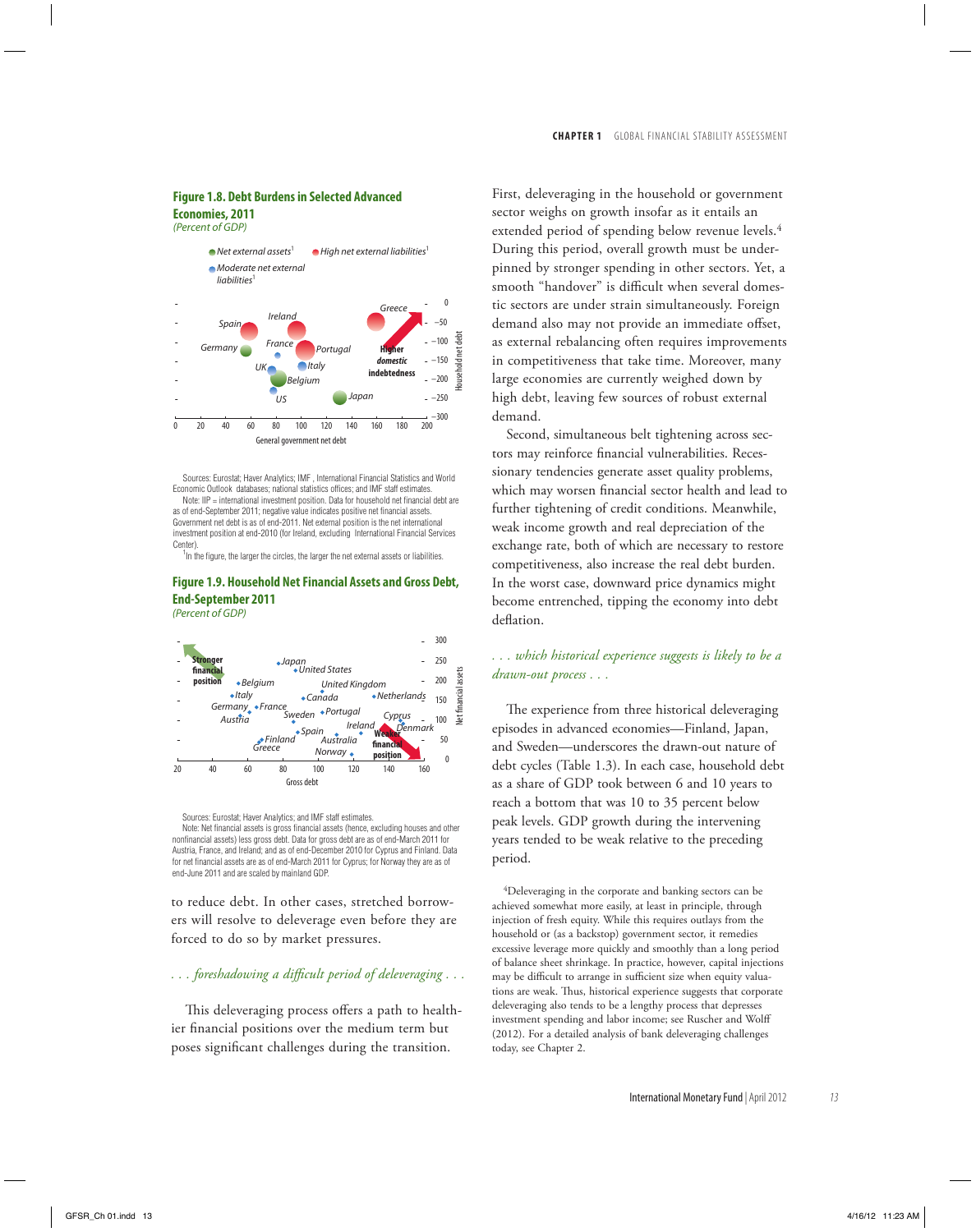#### **Table 1.3. Three Past Episodes of Household Deleveraging Associated with a Banking Crisis**

| Characteristic                                                                                                     | Finland            | Japan                | Sweden             |
|--------------------------------------------------------------------------------------------------------------------|--------------------|----------------------|--------------------|
| Banking crisis period <sup>1</sup><br>Deleveraging period (peak to trough in ratio of gross household debt to GDP) | 1991-94<br>1991-97 | 1992-97<br>1999-2007 | 1991-94<br>1988-98 |
| Change in ratio of gross household debt to GDP (percentage points of GDP)                                          |                    |                      |                    |
| During 8 years preceding deleveraging period                                                                       | 16.8               | 16.4                 | 12.2               |
| During deleveraging period                                                                                         | $-16.2$            | $-8.3$               | $-19.1$            |
| Average annual growth of real GDP (percent)                                                                        |                    |                      |                    |
| During 8 years preceding banking crisis period                                                                     | 3.1                | 4.9                  | 2.6                |
| During deleveraging period                                                                                         | 2.1                | 1.5                  | 1.6                |

Sources: Eurostat; national authorities; and IMF staff estimates. 1Reinhart and Rogoff (2008).

#### **Figure 1.10. Two Household Credit Cycles: 1980s and 2000s** (Gross household debt, in percent of GDP)



Sources: Eurostat; Haver Analytics; national statistics offices; and IMF staff estimates. <sup>1</sup>As of end-September 2011 except for Cyprus (end-December 2010) and Ireland (end-March 2011).

Parallels with today's situation should not be overstated, as conditions are specific to each case. For instance, no country has suffered as extreme a swing in real estate prices and corporate leverage as Japan did in the 1980s and 1990s. On the other hand, the historical credit booms listed in Table 1.3 are eclipsed by the scale of debt creation in many advanced economies since 2000 (Figure 1.10). With household debt at significantly higher levels today than during the historical reference episodes, deleveraging has barely started in most countries (with the notable exception of the United States).

*. . . putting the onus on policies to ensure a smooth and successful repair of balance sheets.*

Together, these challenges impose great responsibility on policymakers—in the countries concerned,

but also beyond, especially within the common currency area. To prevent a self-defeating deleveraging cycle, some combination of the following policies will be critical:

- *Accommodative monetary policy*, which lowers borrowers' debt service costs, supports asset prices, promotes dissaving by financially stronger households, and averts a possible slide into deflation.
- *Targeted financial policies* to ensure continued credit supply for viable borrowers.
- *Fiscal support* to aggregate demand in countries whose public finances are in relatively good health and not subject to market pressures.
- Structural reform to increase potential growth through better-functioning product and factor markets.
- *Redistribution* from financially strong to financially weak agents, including through targeted debt relief (e.g., private sector involvement for Greece, mortgage write-downs for overindebted households—Annex 2.3).

A more detailed discussion of policy priorities is provided in Chapter 2.

# **References**

- Dattels, Peter, Rebecca McCaughrin, Ken Miyajima, and Jaume Puig, 2010, "Can You Map Global Financial Stability?" IMF Working Paper No. 10/145 (Washington: International Monetary Fund).
- Reinhart, Carmen M., and Kenneth S. Rogoff, 2008, "Banking Crises: An Equal Opportunity Menace," NBER Working Paper No.14587 (Cambridge, Massachusetts: National Bureau of Economic Research, December).